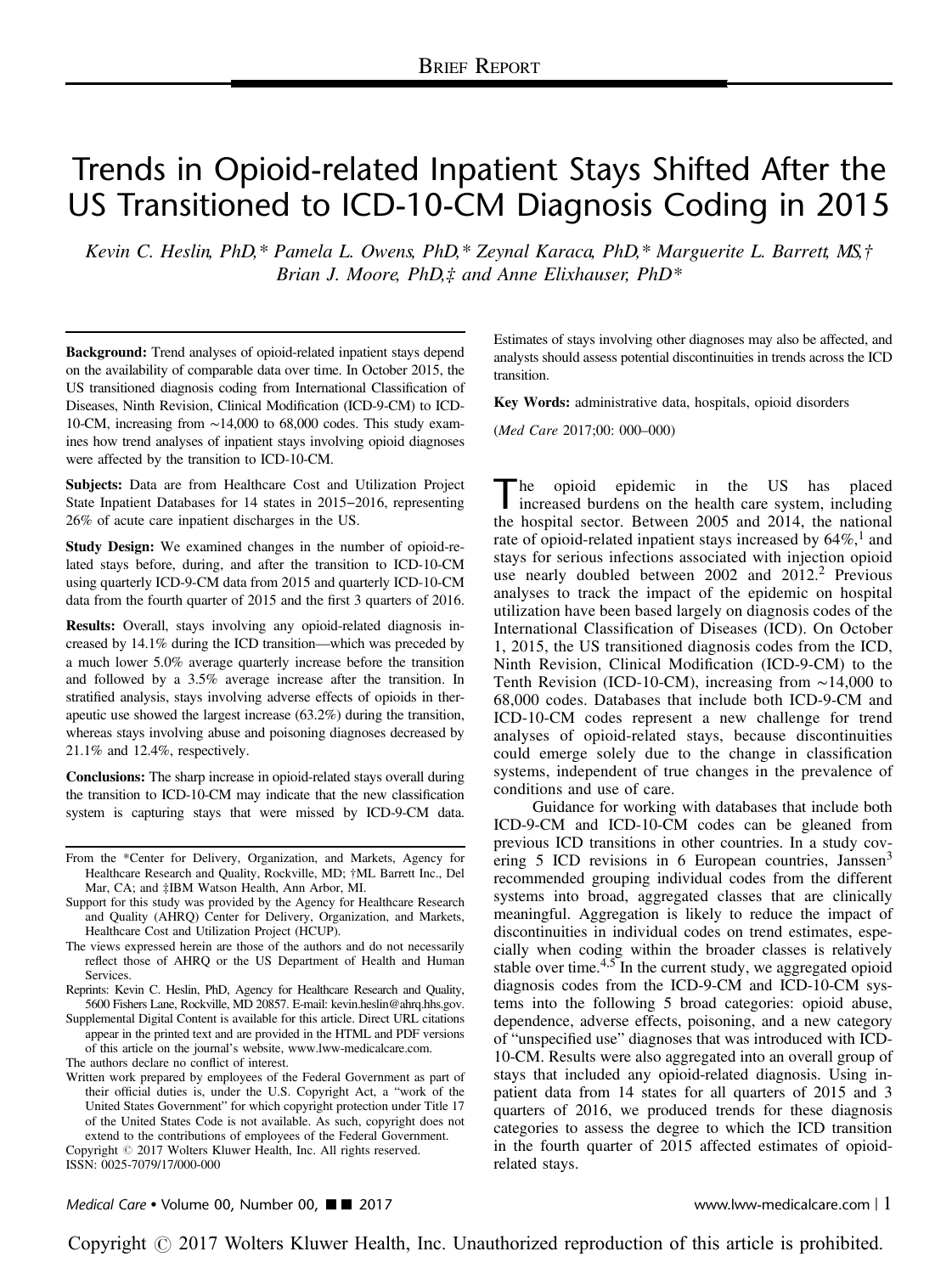# METHODS

This analysis is based on 2015–2016 data from Healthcare Cost and Utilization Project (HCUP) State Inpatient Databases<sup>6</sup> for 14 states, representing ∼26% of acute care hospital discharges in the US. Opioid-related stays were identified by principal and secondary ICD-9-CM and ICD-10-CM codes for diagnoses involving opium, methadone, heroin, opiates and related narcotics, and opiate antagonists. Codes from the 2 systems were classified into the following 5 broad types: abuse, dependence, adverse effects, poisoning, and a new category of "unspecified opioid use" diagnoses that was introduced with ICD-10-CM (see Appendix A, Supplemental Digital Content 1, <http://links.lww.com/MLR/B468>, for a list of ICD-9 and ICD-10 codes used in this analysis).

## Statistical Analysis

We examined changes in the number of opioid-related stays before, during, and after the transition to ICD-10-CM (hereafter referred to as the "ICD transition"). Quarterly ICD-9-CM data from the first 3 quarters (Q1–Q3) of 2015 were analyzed with quarterly ICD-10-CM data from the fourth quarter (Q4) of 2015 and Q1–Q3 of 2016. The number of opioid-related stays was calculated for each quarter in 3 periods: before the ICD transition (Q1–Q3, 2015), during the ICD transition (Q4, 2015), and after the ICD transition (Q1–Q3, 2016). The percentage change in stays during the transition was calculated as the difference between 2015 Q3 and Q4 estimates, divided by the 2015 Q3 estimate. The average quarterly percentage change in the 3 quarters before the ICD transition, and in the 3 quarters after the transition, was calculated as:

Average quarterly percentage change

$$
= \left\lceil \left(\frac{\text{End value}}{\text{Beginning value}}\right)^{\frac{1}{\text{change in quarters}}} - 1 \right\rceil \times 100.
$$

In the period before the ICD transition, the beginning and end values in this equation are, respectively, the number of stays in Q1 and Q3 of 2015. After the transition, the beginning and end values are, respectively, the number of stays in Q1 and Q3 of 2016. For both of these periods, the value for "change in quarters" is 2, which indicates the time difference in quarters between the beginning and end values.

Results were examined by the 5 types of diagnoses and by an overall group of stays that included any opioid-related diagnosis. We stratified trends by patient age group (0–24, 25–44, 45–64, and 65+), and also present results for all ages combined. For each trend (overall and diagnosis specific and age specific), 2-sided  $\chi^2$  tests with an unequal variance assumption were used to test for differences in the rate of change between pairs of time periods. The trend before the ICD transition was compared with the trend during the ICD transition. The trend before the ICD transition also was compared with the trend after the ICD transition. To adjust for the number of statistical tests performed, we use a P-value of 0.002 as the significance level (exact P-values for all tests are provided in Appendix B, Supplemental Digital Content 2, [http://links.lww.com/MLR/B469\)](http://links.lww.com/MLR/B469). We created figures displaying quarterly counts for stays with each type of diagnosis before, during, and after the ICD transition. The figures include a vertical line indicating the October 1, 2015 transition date and dotted lines indicating changes in the number of stays over the fourth quarter of 2015. When analyzing results by type of diagnosis, counts were reported as the number of stays. If a given stay had >1 type of diagnosis code, that stay was included in the count for each type of diagnosis. (∼6% of stays in each quarter of the study period had more than one type of diagnosis).

#### RESULTS

Changes in the number of opioid-related stays before, during, and after the ICD transition are shown in Figures 1–5. For each diagnosis type overall and stratified by age group, results from the significance tests suggest that the changes in the number of stays during the ICD transition were different from the trends before the ICD transition, with 20 of the 25 overall and agespecific comparisons being significant at the  $P < 0.002$  level. By contrast, 3 of the 25 comparisons of the trends before and after the ICD transition period were significant at the  $P < 0.002$  level (see Appendix B for the results from all statistical tests, Supplemental Digital Content 2, [http://links.lww.com/MLR/B469\)](http://links.lww.com/MLR/B469).

# Opioid Diagnoses Overall

During the ICD transition, the number of stays with any opioid diagnosis increased by 14.1% (an increase of 7514 stays), which was preceded by a much lower 5.0% average quarterly increase before the transition and followed by a 3.5% average increase after the transition [\(Fig.](#page-2-0) 1). Starting in the fourth quarter of 2015, this overall opioid diagnosis category included 14 "opioid use, unspecified" codes from ICD-10-CM, a new subset of codes that have no equivalent in ICD-9-CM. In the fourth quarter of 2015, there were 4041 stays with an unspecified opioid use diagnosis, accounting for 53.8% of the overall increase in all types of opioid-related stays during the ICD transition.

# Abuse Diagnoses

Among all patients, the number of abuse-related stays decreased by 21.1% during the ICD transition, as contrasted with an 8.6% average quarterly increase before and a 6.3% average quarterly increase after the transition [\(Fig. 2](#page-2-0)). The decrease during the transition was greatest among patients aged 0–24, at 23.8%—which was preceded by a 5.9% average quarterly increase and followed by a 0.5% average quarterly increase.

#### Dependence Diagnoses

There was a 5.6% increase in stays involving opioid dependence during the ICD transition among patients of all ages ([Fig. 3\)](#page-3-0). In addition, there were substantial differences in the size of the change by age. Among patients aged 65 and over, the number of stays with dependence diagnoses increased by 35.8%—which was preceded by a 0.1% average quarterly increase and followed by a 5.1% average quarterly increase after the transition.

# Adverse Effects Diagnoses

Of the 5 major types of opioid-related stays, those involving adverse effects showed the largest increase among all patients during the ICD transition, at 63.2% ([Fig. 4](#page-3-0)). Broken down by age group, the increase in the number of these stays during the transition was highest for patients aged 45–64, at 69.5%—which was preceded by a 4.0% average quarterly

2 | www.lww-medicalcare.com Copyright <sup>r</sup> 2017 Wolters Kluwer Health, Inc. All rights reserved.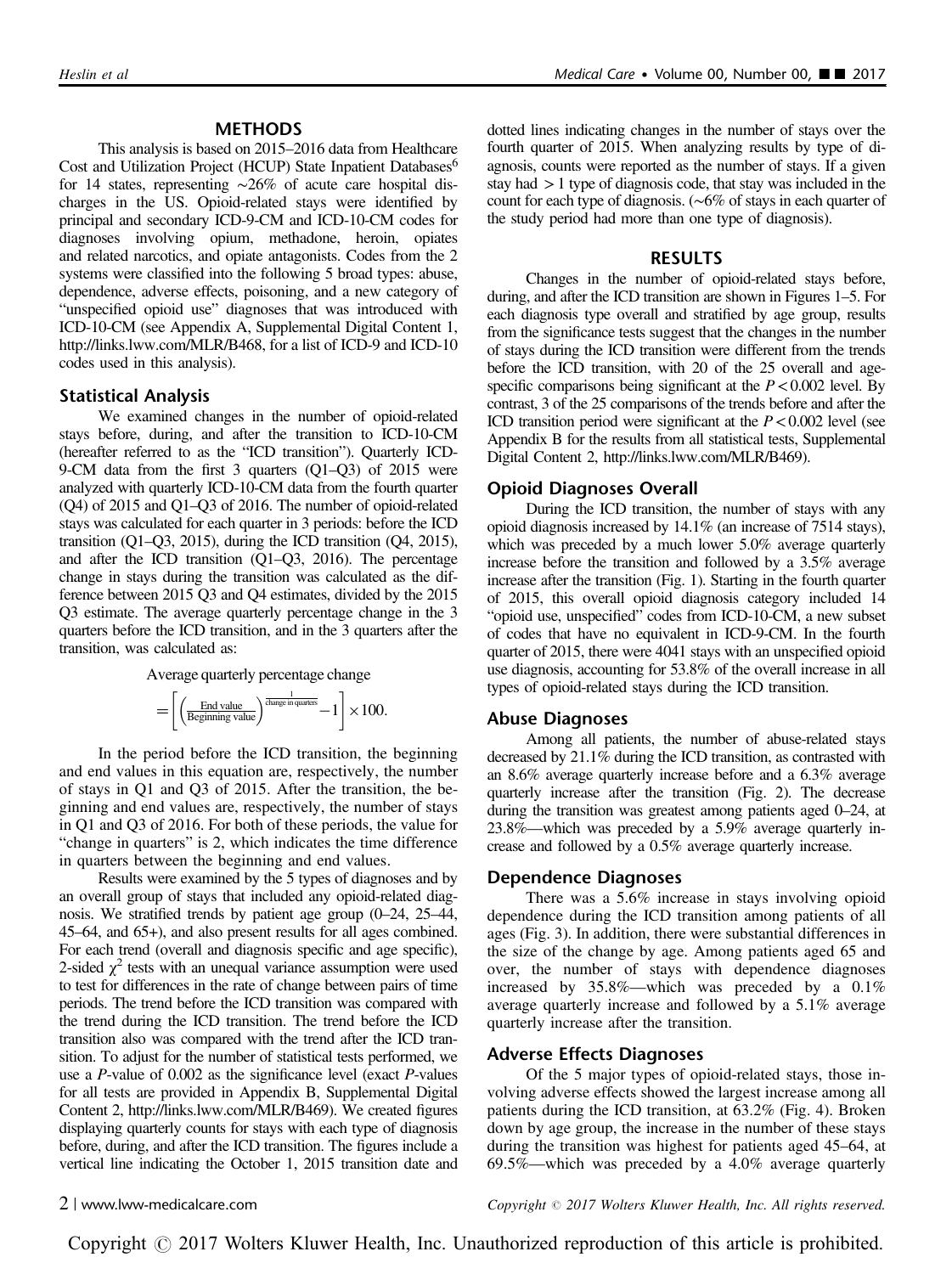<span id="page-2-0"></span>

FIGURE 1. Inpatient stays with any opioid-related diagnosis by patient age, 2015 quarter 1 through 2016 quarter 3. Source: Agency for Healthcare Research and Quality, Center for Delivery, Organization, and Markets, Healthcare Cost and Utilization Project State Inpatient Databases for 14 states, 2015–2016. Percentage change labels within the graph refer to changes in the number of stays over the ICD transition period (2015 Q3–2015 Q4).

increase and followed by a 1.7% average quarterly increase after the transition.

# Poisoning Diagnoses

Opioid poisoning diagnoses decreased by 12.4% during the ICD transition among all patients [\(Fig. 5](#page-4-0)), with the largest

decrease among patients aged 0–24 years (27.7%). In contrast to the decreases among all other age groups, patients aged 65 and older showed an increase of 22.0% in poisoning-related stays during the transition, with a 0.2% average quarterly increase before and a 1.1% average quarterly increase after the transition.



FIGURE 2. Inpatient stays with opioid abuse diagnoses by patient age, 2015 quarter 1 through 2016 quarter 3. Source: Agency for Healthcare Research and Quality, Center for Delivery, Organization, and Markets, Healthcare Cost and Utilization Project State Inpatient Databases for 14 states, 2015–2016. Percentage change labels within the graph refer to changes in the number of stays over the ICD transition period (2015 Q3–2015 Q4).

Copyright © 2017 Wolters Kluwer Health, Inc. All rights reserved. www.lww-medicalcare.com | 3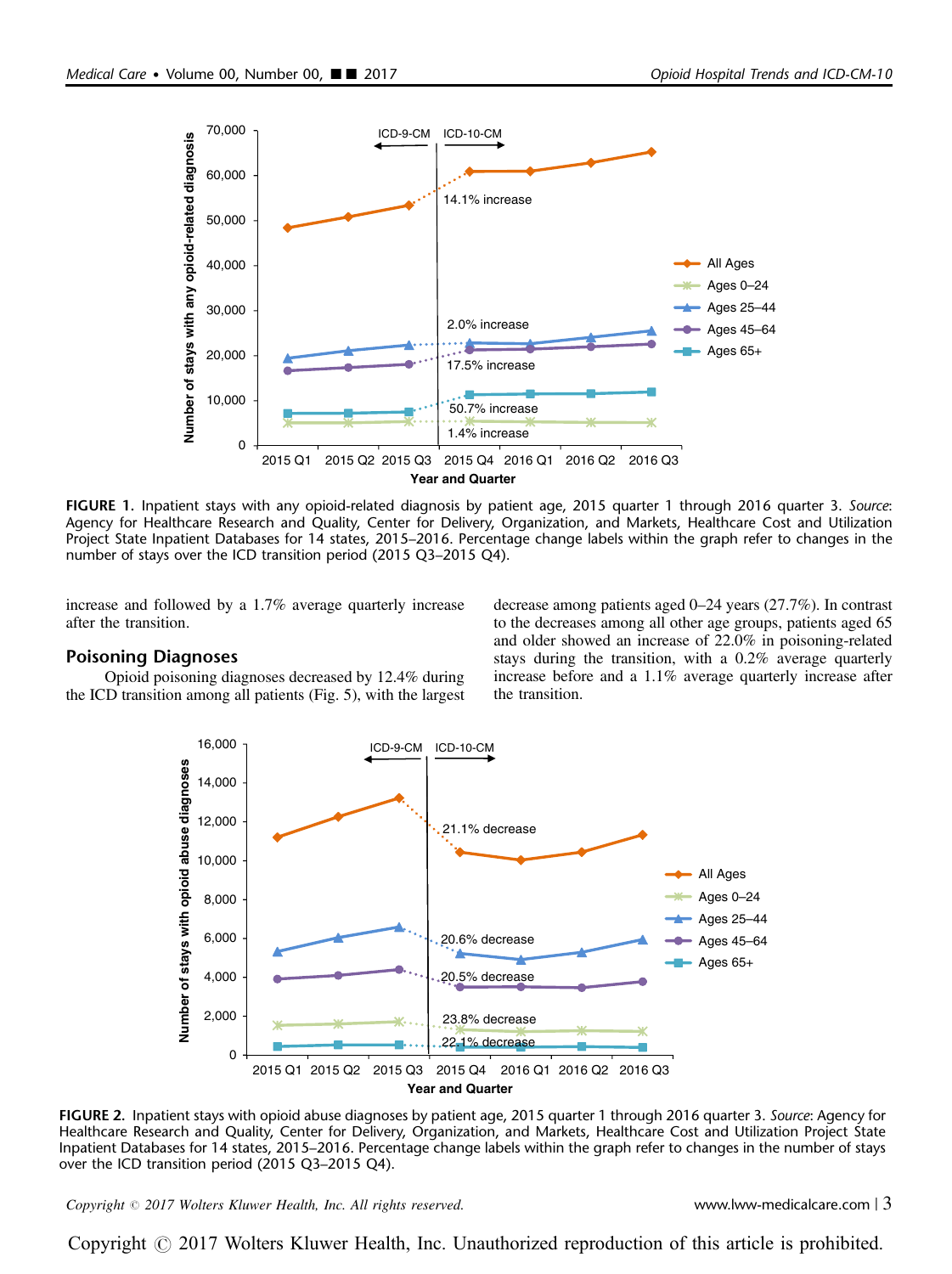<span id="page-3-0"></span>

FIGURE 3. Inpatient stays with opioid dependence diagnoses by patient age, 2015 quarter 1 through 2016 quarter 3. Source: Agency for Healthcare Research and Quality, Center for Delivery, Organization, and Markets, Healthcare Cost and Utilization Project State Inpatient Databases for 14 states, 2015–2016. Percentage change labels within the graph refer to changes in the number of stays over the ICD transition period (2015 Q3–2015 Q4).

## **CONCLUSIONS**

The current analysis shows that trends in stays involving opioid-related diagnoses shifted markedly during the transition to ICD-10-CM diagnosis coding in October 2015. Even after aggregating individual ICD codes into broad diagnosis types, we identified shifts in the number of stays during the ICD transition that appear attributable largely to the coding change rather than true changes in the prevalence of opioid-related conditions. During the ICD transition in the fourth quarter of 2015, there were 7514 more opioid-related stays overall (all diagnosis types and all ages combined) than there were in the third quarter of 2015 (60,936 vs. 53,422); of these additional 7514 stays in the fourth quarter, 4041 (53.8%) included one of the new ICD-10 "unspecified use" codes. These results may indicate that the new classification system is more sensitive for identifying opioid-related conditions, with these "unspecified



FIGURE 4. Inpatient stays with opioid adverse effects diagnoses by patient age, 2015 quarter 1 through 2016 quarter 3. Source: Agency for Healthcare Research and Quality, Center for Delivery, Organization, and Markets, Healthcare Cost and Utilization Project State Inpatient Databases for 14 states, 2015–2016. Percentage change labels within the graph refer to changes in the number of stays over the ICD transition period (2015 Q3–2015 Q4).

4 | www.lww-medicalcare.com Copyright  $\odot$  2017 Wolters Kluwer Health, Inc. All rights reserved.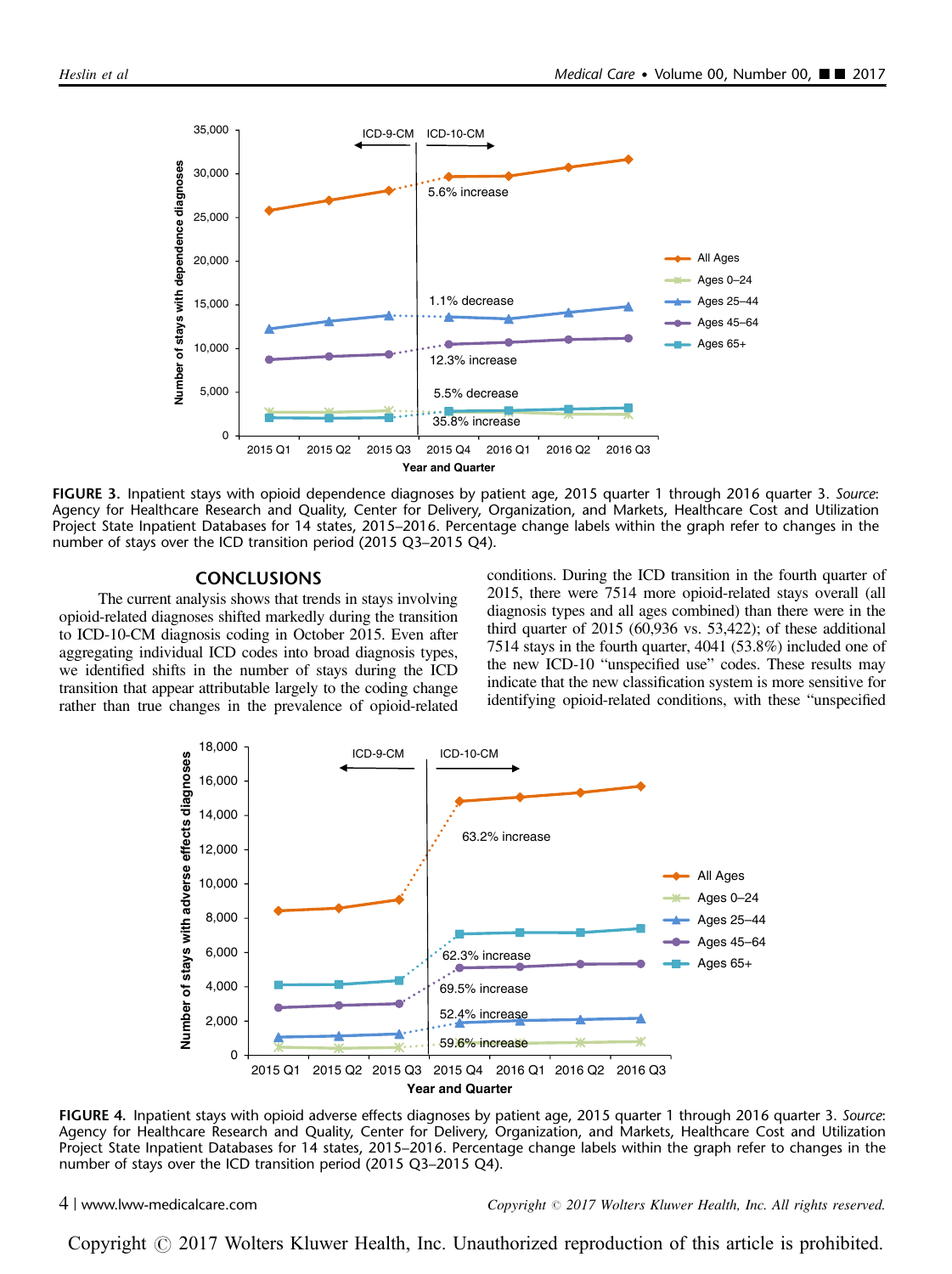<span id="page-4-0"></span>

FIGURE 5. Inpatient stays with opioid poisoning diagnoses by patient age, 2015 quarter 1 through 2016 quarter 3. Source: Agency for Healthcare Research and Quality, Center for Delivery, Organization, and Markets, Healthcare Cost and Utilization Project State Inpatient Databases for 14 states, 2015–2016. Percentage change labels within the graph refer to changes in the number of stays over the ICD transition period (2015 Q3–2015 Q4).

use" codes capturing stays that were not included in estimates based on data collected before October 2015. It is possible that hospital claims coders are more likely to use these general ICD-10 "unspecified use" codes, because they are able to indicate that a given patient had an opioid diagnosis without having more specific diagnostic information from the medical record.

Differences in the magnitude of the shifts by diagnosis type and age group during the ICD transition have implications for monitoring the impact of current federal and state efforts to reduce the epidemic.<sup>7,8</sup> For example, 40 states have Good Samaritan laws that legally protect individuals who seek emergency assistance for someone experiencing opioid overdose (ie poisoning).[8](#page-5-0) Analysts who do not examine their data for any unusual shifts in opioid poisonings during the ICD transition may draw misleading conclusions about the effects of such policies on poisoning-related stays. In the current study, stays for patients aged 65 and older showed the greatest shift during the ICD transition for all diagnoses combined. Concerns about the misuse of opioids among Medicare beneficiaries<sup>[9](#page-5-0)</sup> underscore the importance of monitoring opioid-related stays for patients aged 65 and older; the age-specific differences in trend shifts that we identified indicate that analyses of opioid-related stays spanning the fourth quarter of 2015 for this population subgroup need to be conducted carefully.

Given the discontinuities in trends by diagnosis type and patient age, we recommend that trend analyses of opioid-related stays present quarterly data in ways that highlight the ICD transition. This approach is illustrated in Figures 1–5 of this report, with a vertical line indicating the October 1, 2015 transition date and dotted lines indicating changes in the number of stays over the fourth quarter of 2015. The HCUP Fast Stats online tool $10$  also includes figures that visually separate information on trend lines crossing over the 2 classification systems, an approach that is advisable for trend analyses of other clinical conditions beyond opioid use disorders. Depending on the requirements of the analysis, researchers may opt not to combine data on stays before and after the ICD transition in the same analysis, but rather report results separately. In any case, researchers should carefully review the codes they are using to define their study samples and examine the frequencies of individual codes under each system. The Agency for Healthcare Research and Quality has established a webpage on ICD-10 coding with frequent updates for researchers using HCUP and other administrative databases. $11$  In the next several years, as modifications to the ICD-10-CM diagnostic codes are released and clinicians and researchers become increasingly familiar with the new codes, continued monitoring of trends for any further shifts in estimates will be necessary.

#### ACKNOWLEDGMENTS

The authors gratefully acknowledge the 14 HCUP Partner organizations that contributed to the 2015 and 2016 HCUP State Inpatient Databases used in this study: Colorado Hospital Association, Georgia Hospital Association, Hawaii Health Information Corporation, Indiana Hospital Association, Iowa Hospital Association, Kentucky Cabinet for Health and Family Services, Maryland Health Services Cost Review Commission, Minnesota Hospital Association, Missouri Hospital Industry Data Institute, New Jersey Department of Health, Ohio Hospital Association, Vermont Association of Hospitals and Health Systems, Virginia Health Information, Wisconsin Department of Health Services.

 $Copyright © 2017 Wolters Kluwer Health, Inc. All rights reserved.$   $\bullet$  must be a served. www.lww-medicalcare.com  $\vert$  5